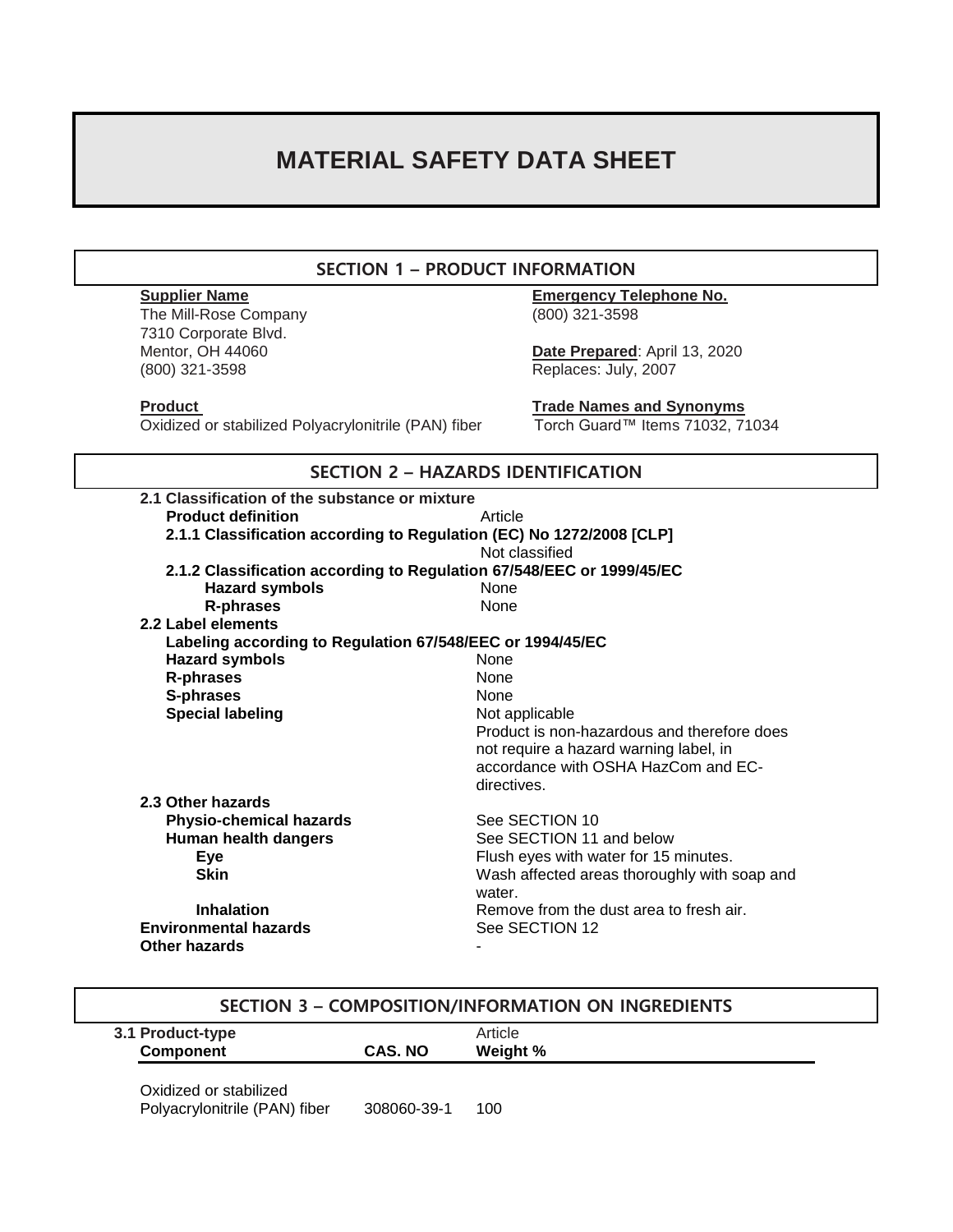# **SECTION 4 – FIRST AID MEASURES**

- **4.1 Description of first aid measures**
	- **General information** Not applicable
	-
	-
	-

**Inhalation Example 2 Inhalation Remove from the dust area to fresh air.** 

**Skin contact** Mash affected areas thoroughly with soap and water.

- 
- 
- 
- **Eye contact** Flush eyes with water for 15 minutes.

**Ingestion In the event of deliberate ingestion, consult with a doctor** 

 **4.2 Most important symptoms and effects, both acute and delayed**

 **4.3 Indication of any immediate medical attention and special treatment**

No data available

# **SECTION 5 – FIREFIGHTING MEASURES**

 **5.1 Extinguishing media Unsuitable extinguishing media -**

**Suitable extinguishing media** Normal firefighting media and procedures.

- **5.2 Special hazards arising from the substance or media**
- 

Upon intense heating, CO<sub>2</sub>, CO and a minute amount of NOx, HCN and H2O may be released. **5.3 Advise for firefighters** Self-contained breathing apparatus (SCBA).

# **SECTION 6 – ACCIDENTAL RELEASE MEASURES**

#### **6.1 Personal precautions, protective equipment and emergency procedures**

- **6.1.1 For non-emergency personnel** Not applicable
- **6.1.2 For emergency responders** Not applicable
- **6.2 Environmental precautions** Not applicable
- **6.3 Methods and material for containment and cleaning up 6.3.1 For containment** Not applicable **6.3.2 For cleaning up** Not applicable **6.4 Reference to other sections Personal protective equipment (PPE)**
- 

See SECTION 8 See SECTION 13

## **SECTION 7 – HANDLING AND STORAGE**

**7.1 Precautions for safe handling The State Keep the package sealed, away from dirt and moisture.** Avoid exposure to sunlight.

**7.2 Conditions for safe storage, including any incompatibilities**

*None* **None** *None* 

**7.3 Specific end use(s)** See SECTION 1.2

# **SECTION 8 – EXPOSURE CONTROLS/PERSONAL PROTECTION**

**8.1 Control parameters** None  **8.2 Exposure controls 8.2.1 Appropriate engineering controls** Local exhaust for airborne dust removal. Emergency eyewash. **8.2.2 Personal protection equipment 8.2.2.1 Eye and face protection** Safety glasses **8.2.2.2 Skin protection Hand protection Choose appropriate gloves to protect hands against** hazards specific to place of work.

Disposal considerations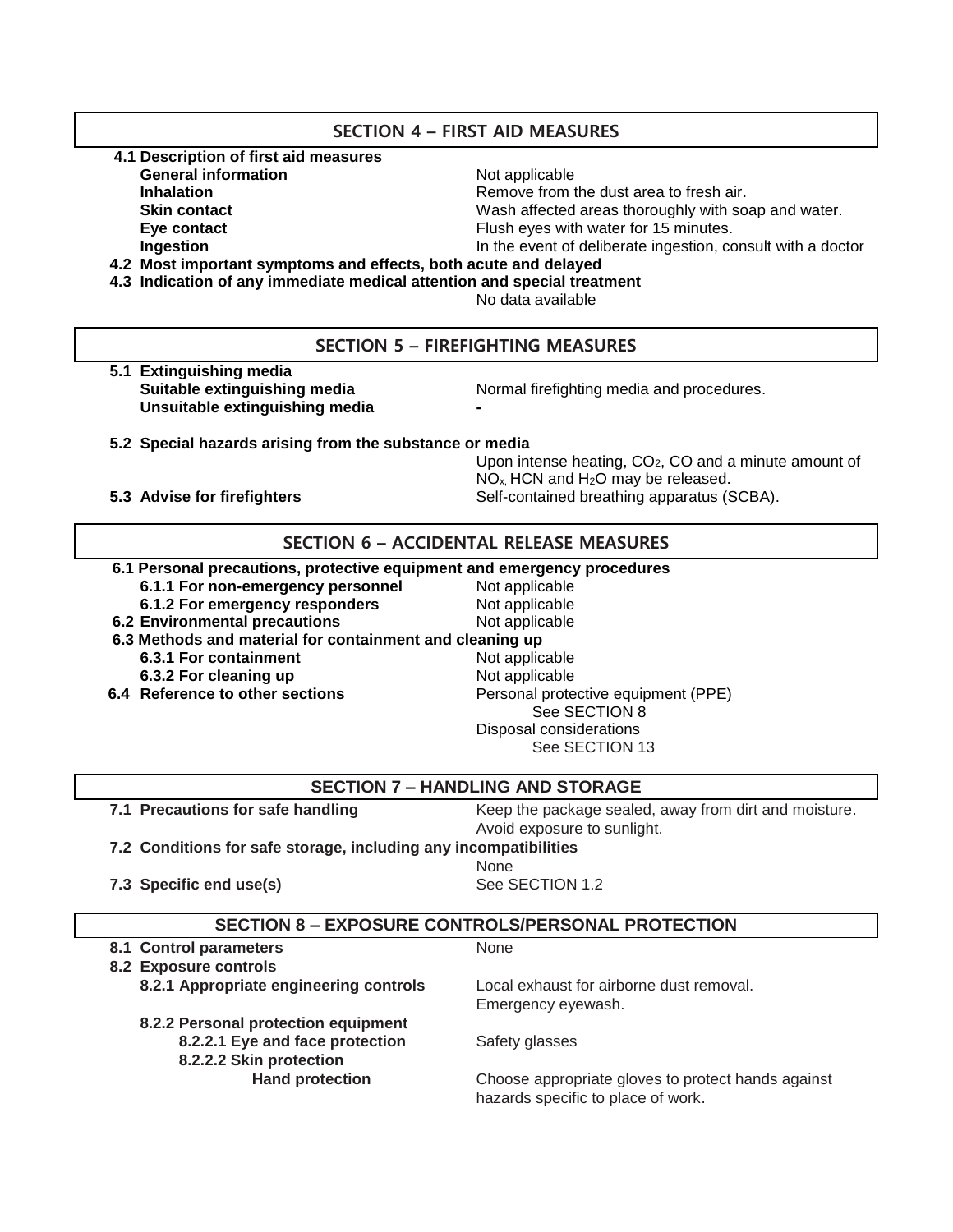**Other skin protection** Not applicable

**8.2.2.4 Thermal hazards** Not applicable 8.2.3 Environmental exposure controls See SECTIONS 6 & 7

 **8.2.2.3 Respiratory protection** Normal industrial hygiene practice (dust mask) if high degree of fiber fly is experienced.

#### **SECTION 9 – PHYSICAL AND CHEMICAL PROPERTIES**

|  | 9.1 Information on basic physical and chemical properties |                           |  |  |
|--|-----------------------------------------------------------|---------------------------|--|--|
|  | Appearance                                                | Solid                     |  |  |
|  | Odor                                                      | Not determined            |  |  |
|  | рH                                                        | Not determined            |  |  |
|  | Melting point / freezing point                            | Not determined            |  |  |
|  | Initial boiling point and boiling range                   | Not determined            |  |  |
|  | <b>Flashpoint</b>                                         | Not determined            |  |  |
|  | <b>Evaporation rate</b>                                   | Not determined            |  |  |
|  | <b>Flammability (solid, gas)</b>                          | Not determined            |  |  |
|  | <b>Upper/lower flammability or</b>                        |                           |  |  |
|  | explosive limits                                          | Not determined            |  |  |
|  | Vapor pressure                                            | Not determined            |  |  |
|  | Vapor density                                             | Not determined            |  |  |
|  | Specific gravity (relative density)                       | $≥1.35$ g/cm <sup>3</sup> |  |  |
|  | Solubility(ies)                                           |                           |  |  |
|  | water                                                     | Not soluble               |  |  |
|  | <b>Partition coefficient</b>                              |                           |  |  |
|  | n-octanol/water                                           | Not applicable            |  |  |
|  | Auto ignition temperature                                 | 670°C                     |  |  |
|  | Decomposition temperature (in Air)                        | $500^{\circ}$ C           |  |  |
|  | <b>Viscosity</b>                                          | Not applicable            |  |  |
|  | <b>Explosive properties</b>                               | Not applicable            |  |  |
|  | <b>Oxidizing properties</b>                               | Not applicable            |  |  |
|  | 9.2 Other information                                     | Not applicable            |  |  |
|  |                                                           |                           |  |  |

# **SECTION 10 – STABILITY AND REACTIVITY**

 **10.1 Reactivity** See SECTION 10.3 **10.2 Chemical stability** Stable  **10.3 Possibility of hazardous reactions** Not determined **10.4 Conditions to avoid** See SECTION 7 **10.5 Incompatible materials See SECTION 10.3 10.6 Hazardous decomposition products** 

Burning will produce CO<sup>2</sup>, CO, and minute amounts of NO<sub>x</sub>, HCN and H<sub>2</sub>O.

### **SECTION 11 – TOXICOLOGICAL INFORMATION**

 **11.1 Information on toxicological effects Acute toxicity No data available Skin corrosion/irritation** See SECTION 4 **Serious eye damage/irritation** See SECTION 4 **Respiratory or skin sensitization** See SECTION 4

No data available (skin sensitization)

**Germ cell mutagenicity No data available**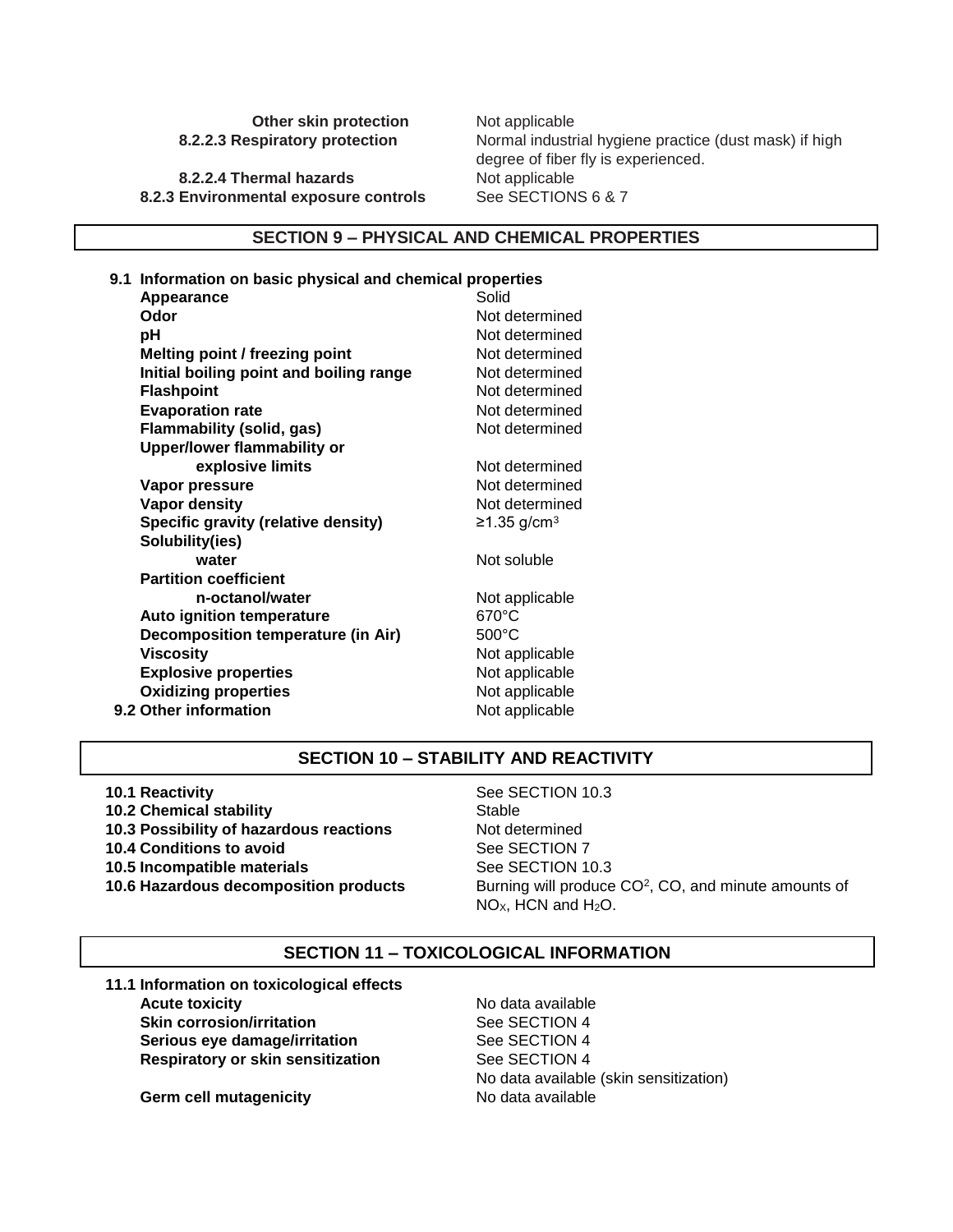**Carcinogenicity Carcinogenicity No data available Reproductive toxicity** No data available **STOT-single exposure** No data available **STOT-repeated exposure** No data available **Aspiration hazard Aspiration hazard.** Not an inhalation hazard.

### **SECTION 12 – ECOLOGICAL INFORMATION**

**12.2 Persistence and degradability** No data available **12.3 Bioaccumulative potential** No data available

**12.5 Results of PBT and nPvB assessment** No data available

**12.1 Toxicity 12.1 Toxicity 12.1 Toxicity 12.4 Mobility in soil 12.4 Mobility in soil 12.6 Other adverse effects** Ecological data not available.

#### **SECTION 13 – DISPOSAL CONSIDERATIONS**

 **13.1 Waste treatment methods** Landfill sites – industrially approved. Do not incinerate. If necessary, consult local, state, and federal agencies prior to disposal of this material.

# **SECTION 14 – TRANSPORT INFORMATION**

**14.1 UN number** See SECTION 14.2 **14.2 UN proper shipping name** Not Dangerous Goods

**14.3 Transport hazard class(es)** See SECTION 14.2 **14.4 Packing group See SECTION 14.2 14.5 Environmental hazards** See SECTION 14.2 **14.6 Special precautions to user** See SECTIONS 6 to 8

 ADR/RID (land) ADN (inland navigation) IMDG (marine) **14.7 Transport in bulk according to Annex II of MARPOL73/78 and the IBC code** Not Dangerous Goods

### **SECTION 15 – REGULATORY INFORMATION**

 **15.1 Safety, health and environmental regulations/legislation specific for the substance or mixture CA Proposition 65** ⚠️ **WARNING**

# This product can expose you to chemicals including Diethanolamine (CAS 111-42-2 – trace amount / impurity), which is known to the State of California to cause cancer.

For more information go to [www.P65Warnings.ca.gov](http://www.p65warnings.ca.gov/)

#### **Toxic Substances Control Act (TSCA) Status** This product is TSCA-compliant

**15.2 Chemical safety assessment** Has not been carried out.

# **SECTION 16 – OTHER INFORMATION**

**16.1 Revision date** April 13, 2020 **16.2 Previous revision** July 2007